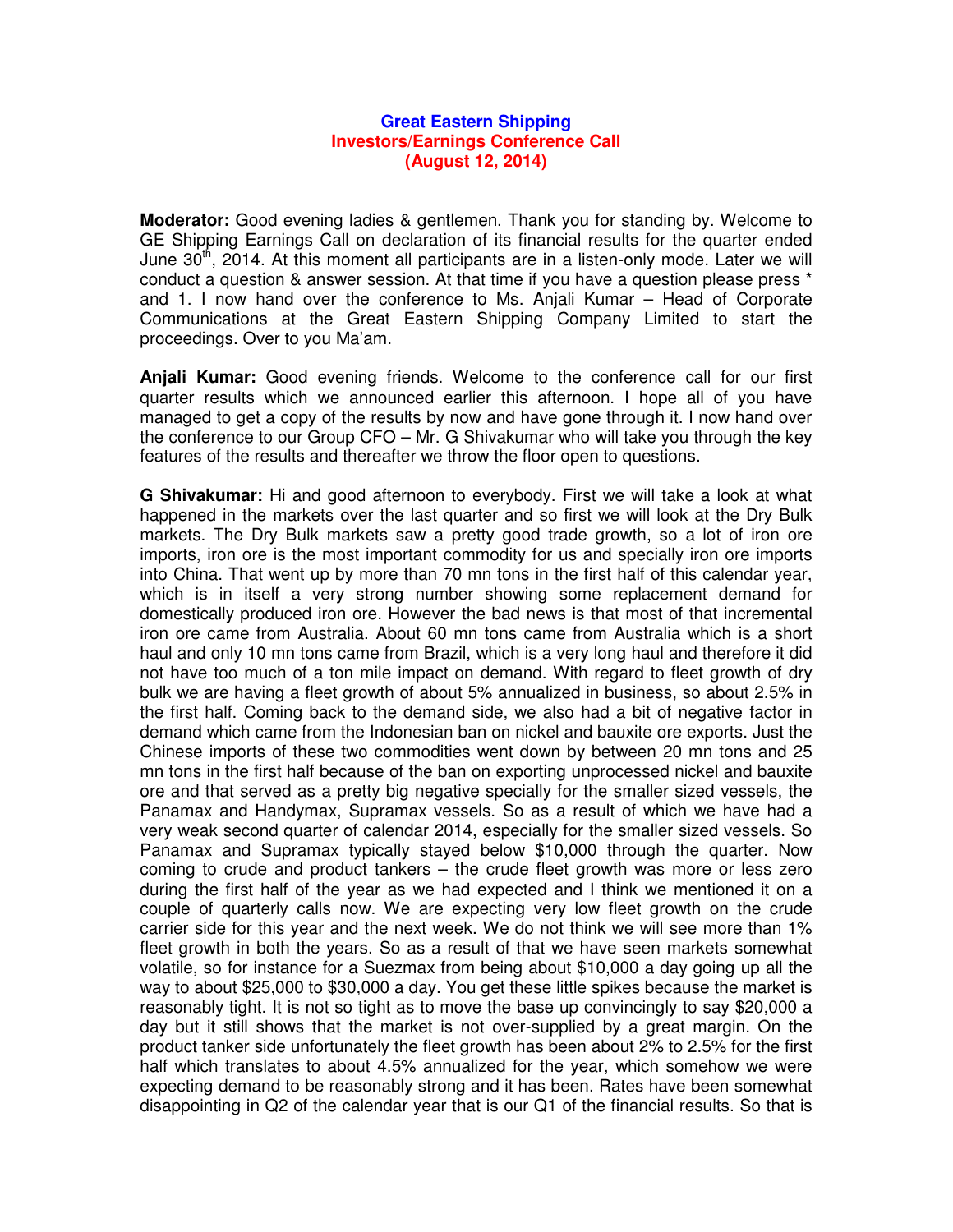reflected in our TC wise and so vis-à-vis last year Q1 FY14 our crude carriers have done better, dry bulk have done better. But product tankers have done a little worse. Now coming to our specific results we will just go through some of the standard questions that we have. So we had three dry docks in shipping completed during the quarter and we had a couple that started in June and spilled over into Q2 and which will therefore be accounted in Q2. Overall, we will have four to five dry docks completing in Q1. In offshore we had two completed dry docks in Q1. Again we have a couple of spillovers so we expect to have three complete dry docks in Q2. As far as asset values are concerned, in shipping, we had a drop of about 5% to 6% quarter in the shipping fleet. In offshore the values were more or less flat between March and June. The net asset value ended at about Rs. 326 per share on a standalone basis i.e. taking into account the investment in Great Shipping at cost and when we revalue all the assets of Great Ship, the net asset value was about Rs. 560 per share. Now looking at what the future holds, the order book for dry bulk is about 22% still. The first half saw quite strong ordering. We saw 35 mn dead weight ordered in the first half which had slowed down, so the pace has slowed down a little bit. We had about a little over 20 mn ordered in the first quarter of the year and in the second quarter it was about 12 mn to 13 mn dead weight ordered. In crude in the first half we saw about 10 mn dead weight ordered, which is about 3% of the existing fleet and this also had slowed down from about 6 mn dead weight in the first quarter to about 4 mn dead weight in the second quarter. The crude order book stands at about 10% to 11%. In product tankers the order book stands at close to 20%, a little over 16%. The ordering was about 3.8 mn dead weight which is about 3% of the existing fleet and this also has slowed down in the last few months to a pace of about – there was ordering of about 1 mn dead weight in the last quarter. So now that we covered all the standard data that we look at, we will throw the floor open to questions and we will like to discuss the outlook with you.

**Moderator:** Ladies & gentlemen we will now begin the question and answer session. If you have a question please press \* and 1 on your push button phone and await your turn to ask the question when guided by the facilitator. We have first question from Mr. Bhavin Gandhi from B&K Securities, please go ahead sir.

**Bhavin Gandhi:** Sir just wanted to check regarding one of the notes that was mentioned in the notes to accounts regarding this repayment of preference shares. So does this impact in any which ways the NAV number that we have reported?

**G Shivakumar:** No it does not impact. Oh, it impacts the net asset value for Great Eastern Shipping but on a consolidated basis it does not make a difference, yeah but in a very small way by Re. 1 or so.

**Bhavin Gandhi:** Sir just wanted to take your sense in terms of the NAV numbers. Firstly, just wanted to check how do you perceive asset values now, I mean do you think there is room for further correction in both shipping and offshore markets? And then I will come back to the second part of the question.

**G Shivakumar:** Yeah, we will have to see asset values in relation to what is happening on the freight markets. Crude carriers, the freight markets are giving hope and therefore it is unlikely that the asset values will come off in any significant way. May be the older vintage vessels, may be 15-16-year-old vessels could drop in value, may be an 18-yearold vessel could drop in value but for the more modern vessels, and by modern I am talking of 10 years or below, it does not look like they are going down in value, in fact in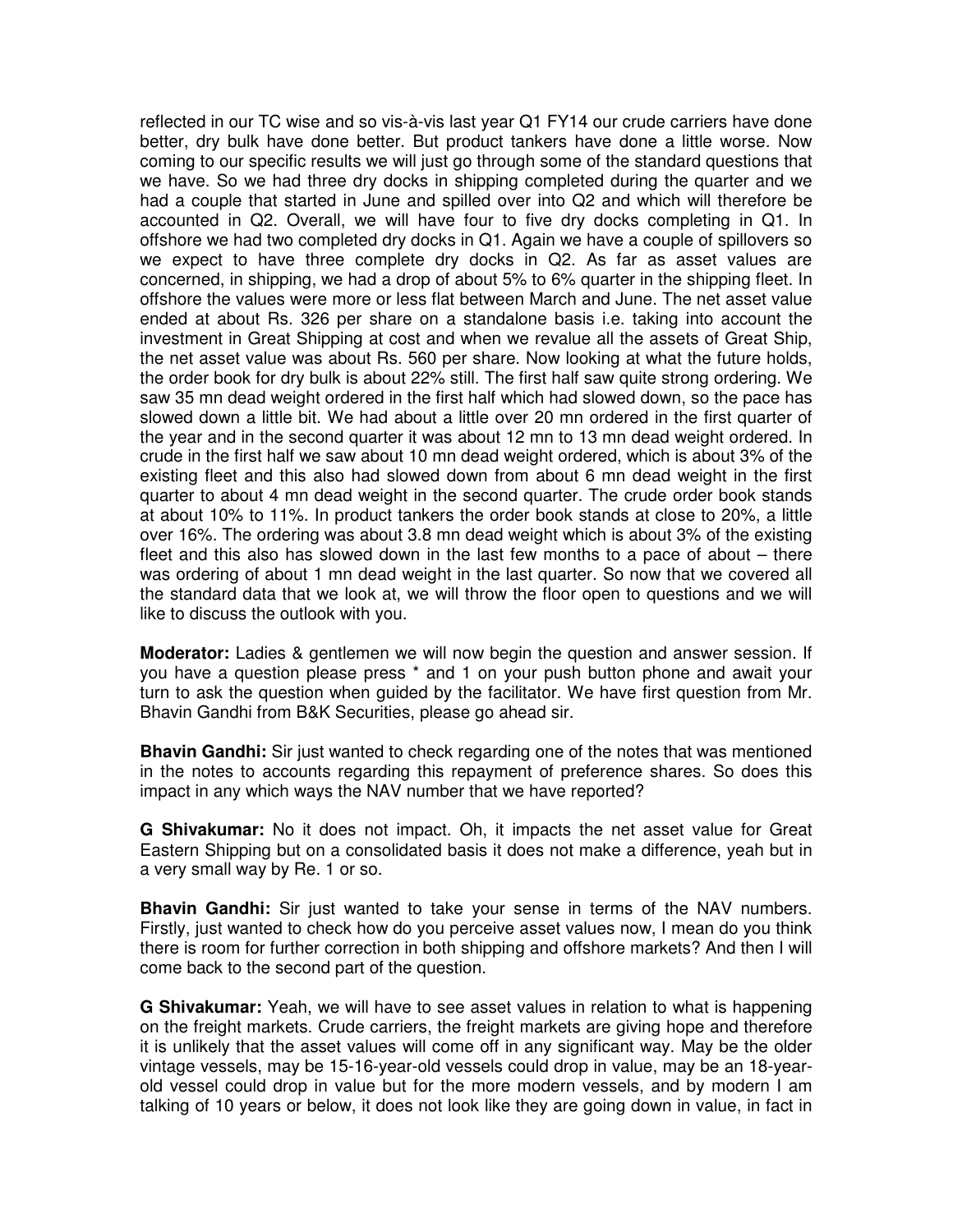the last quarter they have probably gone up slightly in value. So that is one thing on crude and that is purely because of the way the freight market is behaving because it is giving hope of recovery. And considering that the next year and half has very few deliveries there is a hope that there could be some tightening on the supply-demand side. With regard to product tankers we have already had quite a bit of a fall probably 10% in the last quarter on slightly older assets, older meaning 5 years and above assets. So there has been a drop of may be 10% or so in the last quarter. Again there could be some fall that is an area where there are a lot of new buildings coming in for an MR Tanker for instance and you could have a situation where the validity of the pricing of the older ships goes down quicker than for a new building eco-ship. We do not think that will necessarily happen. There is already a pretty wide gap in that valuation. So we do not think that there is going to be that much of a difference between the depreciation of an old ship vis-à-vis a new building. So the new buildings have not gone down much. New buildings have probably gone down by may be 5% or so in the last six months for a resale. Coming to dry bulk, the older dry bulk ships have probably dropped by 10%, may be even 15% in the last three months. The market peak was probably in March-April. Since then they probably dropped 10% or 15% and these are older ships meaning about 10 to 15-yeat-old ships. On the modern end it is a lot less. New buildings there has been no drop, may be a 3% drop in the price of a resale, may be a 5% drop. But dry bulks somehow, the modern end is holding up across the board but the older vessels are suffering a little bit where the freight markets are weak. So that is on the asset values and then you had another question on -

**Bhavin Gandhi:** On the offshore side also how do you see asset values?

**G Shivakumar:** Offshore side again it is tough to put a number. Now the asset values again as I mentioned it couple of times before when we discussed the net asset value including offshore. It is tough to really assess the value of these vessels because so few of them get traded. So you could suddenly have a mid-sized PSV being sold at \$20 mn for instance. So two year old mid-sized PSV and you might see another PSV of a similar vintage being traded at \$26 mn and it could just be the difference in the spec, the yard where it is built or the country where it is built. So it could be an origin built or a Fareast built PSV with different specs. So it is tough to see, I think we have had a little bit of a correction in asset prices, probably a 5% correction in asset prices over the last year. May be 10, again it is anybody's guess what that number is but it is tough to put a number on that because it is not such a commoditized market. But the one thing which is sure is that pricing seems to be a little bit under pressure because of so many deliveries coming in. So specifically in PSVs I think the fleet will probably grow 8% or 9% this year. So there are a lot of vessels which are there, which are getting delivered and there are a few which are idling, not ours thankfully and that is going to result in a little bit of pricing pressure. So far we have not seen any desperate seller dropping the price but it could happen if this goes on for much more time. As far as rigs are concerned there are lots of rigs delivering but we have not seen any transactions of rigs happening at lower levels. So that is even less liquid than supply vessels. So tough to call that part.

**Bhavin Gandhi:** The second part is slightly hypothetical. I do not how much you would be able to help me out here but just wanted to know in your sense the NAV values that we are likely to see. I mean we are generating about Rs. 20 of cash every quarter but the NAV accretion has not been of a similar rate because the asset prices have corrected. And also what tends to happen, I mean this happened last year third quarter also where the vintage changed because the calendar year changed. So there was an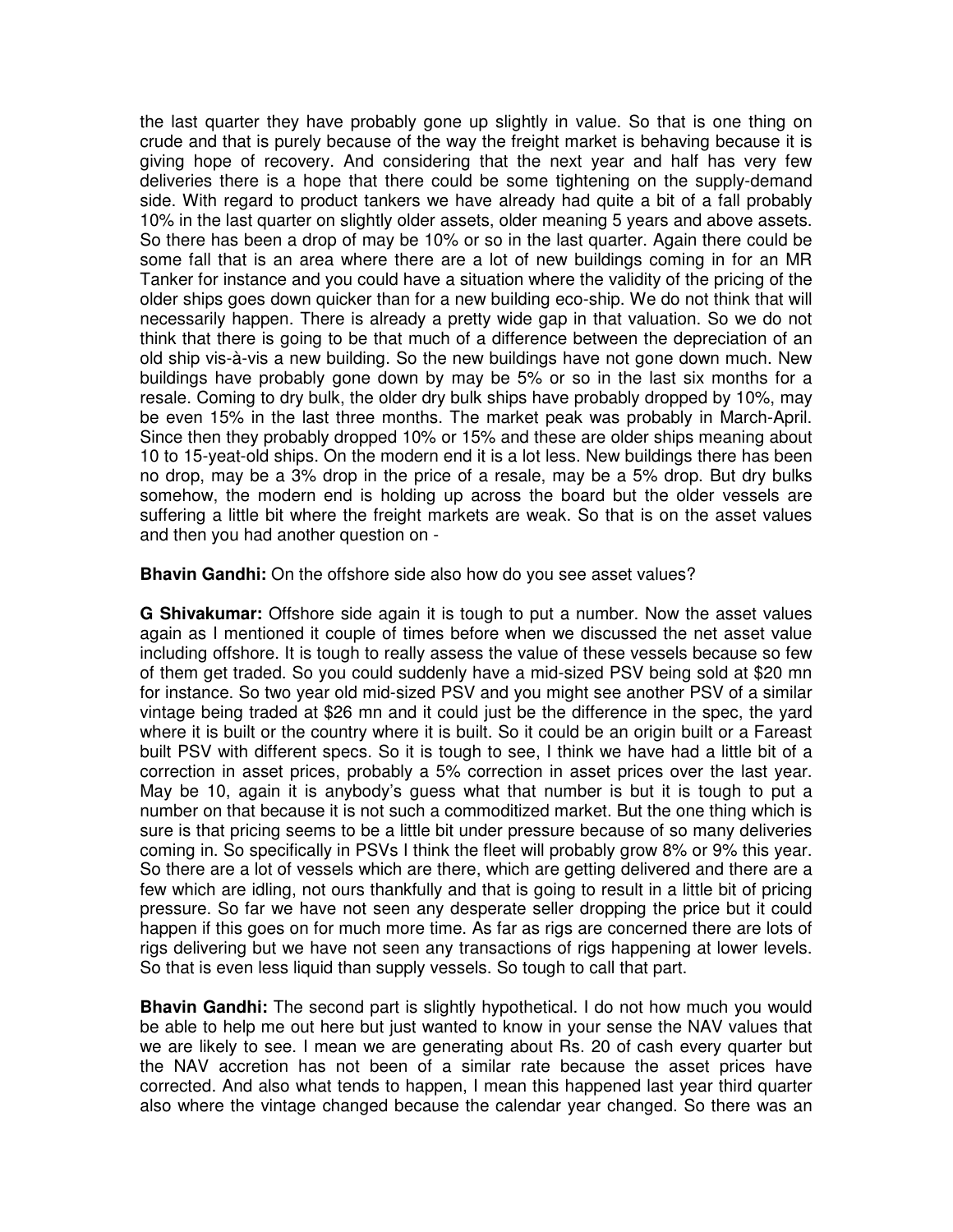impact on that side also. So do you think the NAV accretion will continue to be lower than the cash accretion that is happening in the business going forward?

**G Shivakumar:** In shipping I do not see that there is that much room for asset values to fall. There is yes, we are a bit above the lows of last year, the lows of probably across all the segments between end of 2012 and middle of 2013. So we are probably 15% above those levels. So yes, you can drop that much. We are depreciating the assets in any case and if you have bought the assets at close to current market values, so equivalent market values. Let us say today the market value for a 10-year-old ship is \$50 mn and if you bought the new ship at \$30 mn then your depreciation is taking care of your year change. So I do not expect too much of an issue there. But your depreciation will be real, so it will not be to the extent. Yes, if your question is - can your full depreciation come into the net asset value growth - that will be tough because for that you will need an actual an increase in the benchmark prices. So if the market is flat and there is no increase in benchmark prices, I do not think we will get the full cash EPS impact into the net asset value.

**Bhavin Gandhi:** And sir the second part of my question was on the Capex side. So what is the Capex number for FY15 and FY16 likely to be?

**G Shivakumar:** So the Capex numbers again we have the same Capex that we had a while ago, so we have 5-6 vessels to be delivered in FY16 and FY17. That is the bulk areas and one product anchor, all new building and which is a total of about \$180 mn. And we have the one rig which is about \$200 mn which is to be delivered in this financial year, hopefully by the end of this financial year.

**Bhavin Gandhi:** Sir roughly it would be 50-50, this year and next or --

**G Shivakumar:** No, this year is half of the entire group Capex, then 25%-25% between FY16 and FY17. At very end of this year so it is almost an FY16 kind of delivery.

**Bhavin Gandhi:** And the current quarter EBITDA of the offshore business which from the back of the envelop number looks like Rs. 260 for the offshore business EBITDA except for the downtime that you might have in the fourth quarter of this year for the rig, do you think this number is sustainable or do you think there will be other repricing which will also come through?

**G Shivakumar:** We had some timing differences. I do not think that number is sustainable. We had some timing differences on OPEX. Typically the first quarter tends to be a little light on OPEX and which then catches up in the later part of the year. So OPEX will tend to be higher, i.e. maintenance OPEX obviously not the manning cost which is sort of evenly spread through the year. So you will find that expenses will tend to go up in the next three quarters. Just to correct you the downtime on the rig is expected to be in Q3 not in Q4.

**Moderator:** We have our next question from Mr. Vikram Suryavanshi from Philip Capital, please go ahead.

**Vikram Suryavanshi:** Sir just wanted to know on the rig in terms of delivery do you have any ballpark number that how many rigs are expected to come?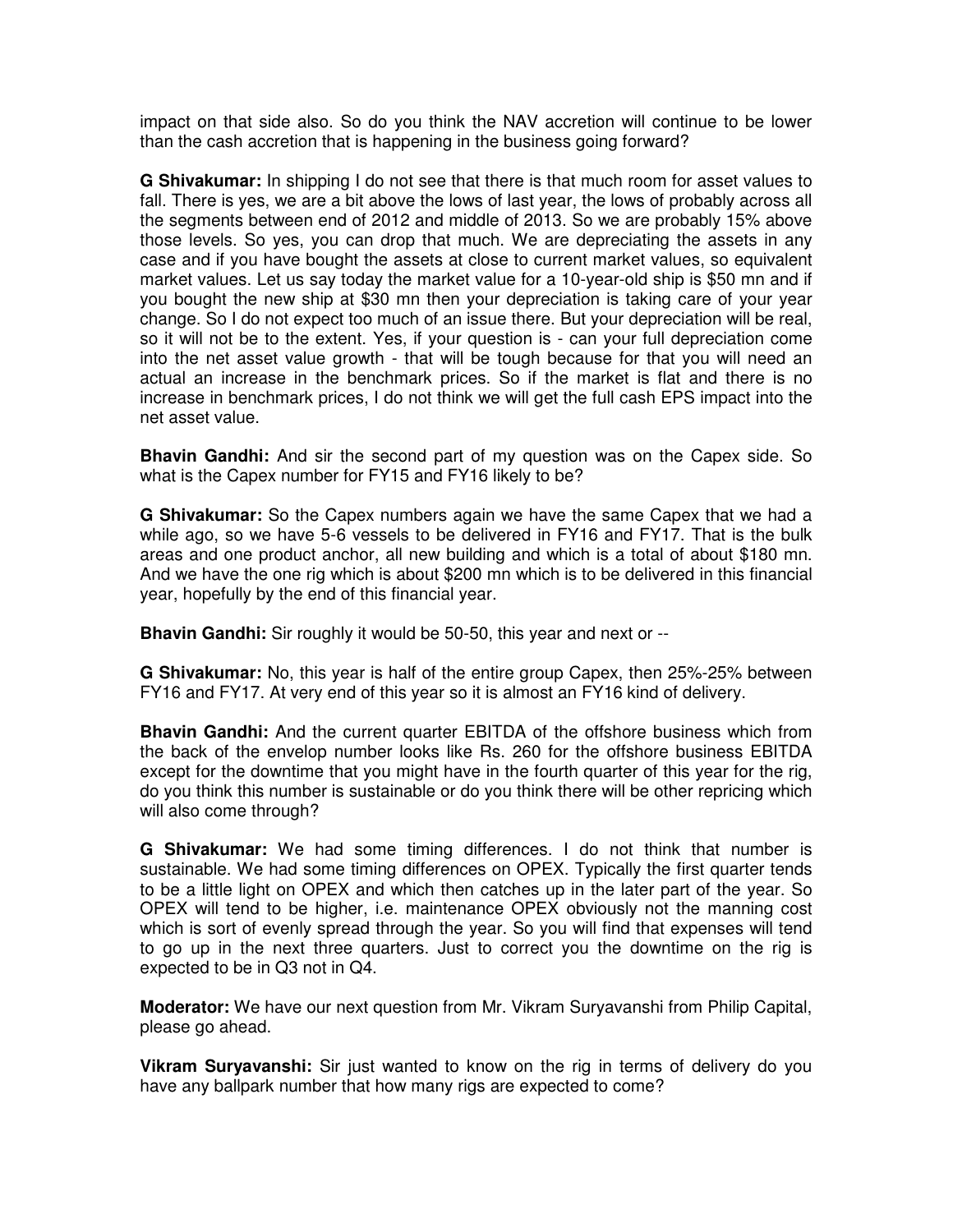**G Shivakumar:** We are expecting the total order book for rigs is about a 120, possibly now 125, you keep saying orders for these rigs. And they are sort of evenly spread out. So next year you could have about, 45 rigs scheduled to deliver. This year second half you probably have a 20 plus number schedule to deliver. We do not think all of them will deliver as per schedule. There are a lot of first time yards here but eventually these rigs will come. They may come a few months late or a few quarters late but they will come. But generally you can assume about 40 rigs per year as a delivery.

**Vikram Suryavanshi:** Okay. And I know it is very difficult to understand scrapping in rigs because of refurbishment and all that but it is very difficult to understand then though deliveries are there what kind of rigs can go out of the system? Do we see anything apart from the age anything happening in terms of policy changes or something else, the old age can go out of a system?

**G Shivakumar:** There are a lot of international charters who ask for modern rigs only, but there are still little pockets including India where old rigs are accepted. So they will find a hope in these markets where they are expected. However those will become less and less as time goes along and customers realize the efficiency benefits and safety benefits of a modern rig. So it is particularly difficult. They will not get scrapped. You are right, they do not get scrapped, they just get stacked so they go from hot stack to cold stack and it is just the option value that if the market goes up suddenly you can reactivate those rigs and make a lot of money. And that is why people do not scrap these.

**Vikram Suryavanshi:** And in India for ONGC and other companies do we have preference for Indian rigs or is there any duty for if foreign players come to India and bid for ONGC or something?

**G Shivakumar:** There is a preference for Indian bidders so an Indian operator who bids a rig to ONGC gets a preference over a foreign operator who bids to ONGC subject to certain conditions on local content. So there is preference that way. The duty is not based on the ownership but on where the rig was located last. So if it is physically being imported into India the duty treatment for a foreign operator and an Indian operator are the same.

**Vikram Suryavanshi:** So the last location would be for –

## **G Shivakumar:** Yes.

**Moderator:** We have our next question from Mr. Ashish Jain, Morgan Stanley, please go ahead.

**Ashish Jain:** My question is on the offshore side what has led to such a sharp expansion in markets if I just do consol minus standalone on a quarter on quarter basis?

**G Shivakumar:** This is Q1 versus Q4? And you are looking at EBITDA margins, right?

## **Ashish Jain:** Yes.

**G Shivakumar:** Yeah, so we had some one-offs. I think we discussed with them last time that we had a few one-offs and that is why last quarter actually our margins were a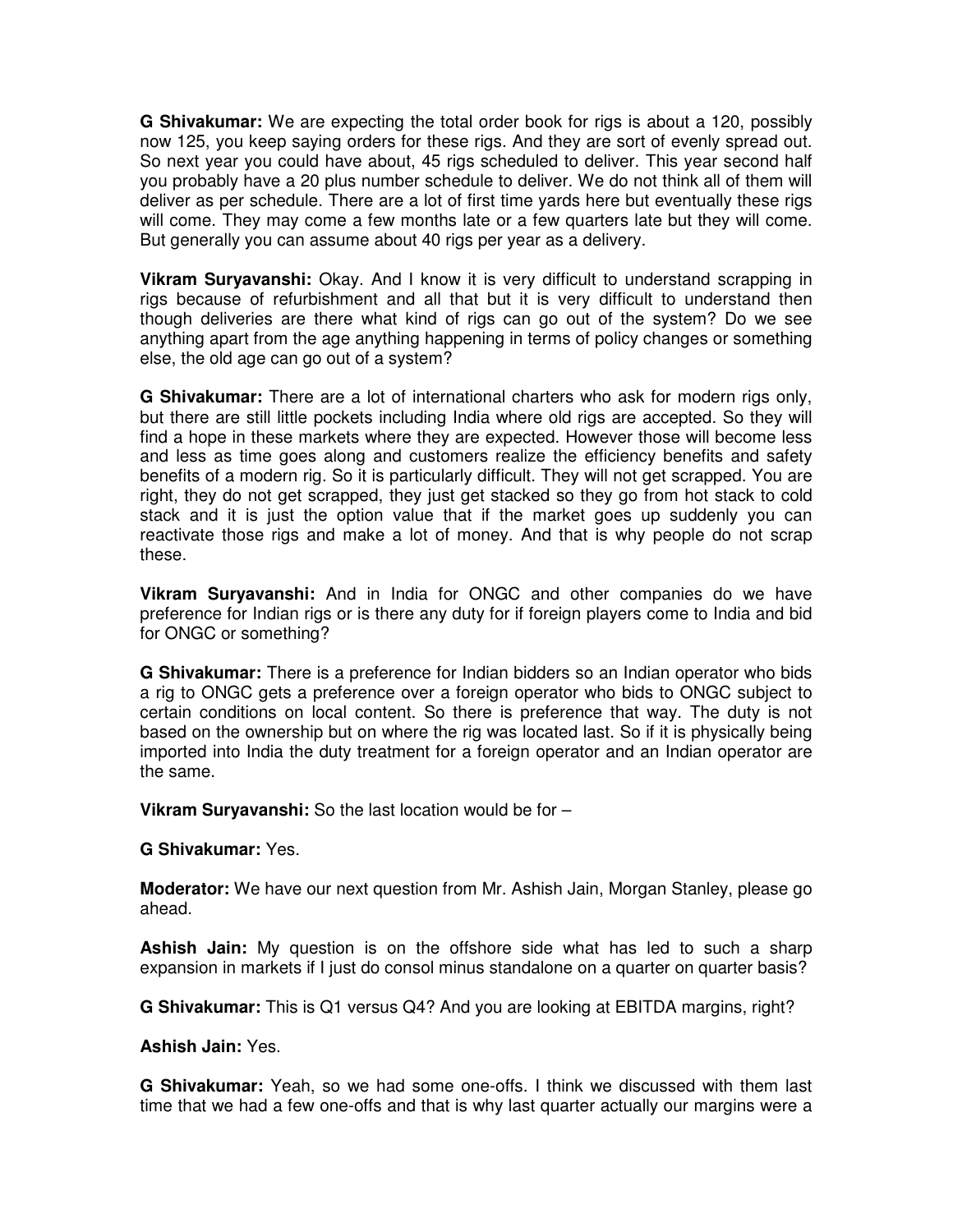little low. Last quarter also we had the rig survey which was completed in January. So first of all she had about 15-16 days in January which a non-earning period and they she had to also incur expenses during that period. So the margins for last quarter were weak mainly because of the rig and we had some more expenses. Again, I was just mentioning to Bhavin about the expenditure for OPEX. Typically it starts off low in Q1 of the year and ends up high towards the end of the year. So OPEX tends to be higher in Q4 of every financial year. So those are the reasons really. So this quarter is a little higher than normal, Q4 is lower than normal.

**Ashish Jain:** So sir then these margins at least for this September quarter and also should be sustainable basically is that –

**G Shivakumar:** So you will have operating expenses starting to go up from this quarter onwards.

**Ashish Jain:** Because of write-offs.

**G Shivakumar:** No, not just write-offs, the running OPEX itself will go up from this quarter. It is likely to go up from this quarter because of the trend that we have seen over the last few years.

**Ashish Jain:** Just to understand this, is this some kind of seasonality in – condition hedge?

**G Shivakumar:** No, no, it is just a budget cycle because you had a budget in the previous year so there is quite a bit of work that gets done in Q4 in the budget and the procurement. And therefore you do not need to do as much in the next quarter. So it is just to do with the budget cycle more than anything else.

**Ashish Jain:** And sir secondly on the operating coverage days which you have given for the shipping fleet, I think we are pretty much at lows in terms of what we would have seen anytime in the past in terms of 41% base cover for crude and 29% for dry bulk. So is that more in line with how we are seeing the leaps today and as in we would get into more longer term contracts at more efforts. Because normally we have said that 50-50 is what we would want to maintain between a particular spot and a charter but this is quite a big deviation in my view.

**Ashish Jain:** Yeah, that is right. So we have been like this actually for some time now, for the last couple of quarters at least. And basically you are right, it is because the rates are so low that it is not worth fixing at all. So we look at time charters as part of our risk management process and if you are fixing out a really low point in the market where you are not getting much of earnings at all then there is no point fixing it. That safety net is just not worth it. So if we see the market, if we get a bump in the market then we probably look at fixing more assets. But at the current market we not really inclined to. The other thing is that we do not have exposure, so we do not have much of a Capex. We have not expanded much really and since the balance sheet is light we thought that we should take this risk on running the ships, running more ships port. We have also seen in the last couple of years that running the ships spot has outperformed period rigs. If you have the skill to trade the ship well and so we are just backing that as well.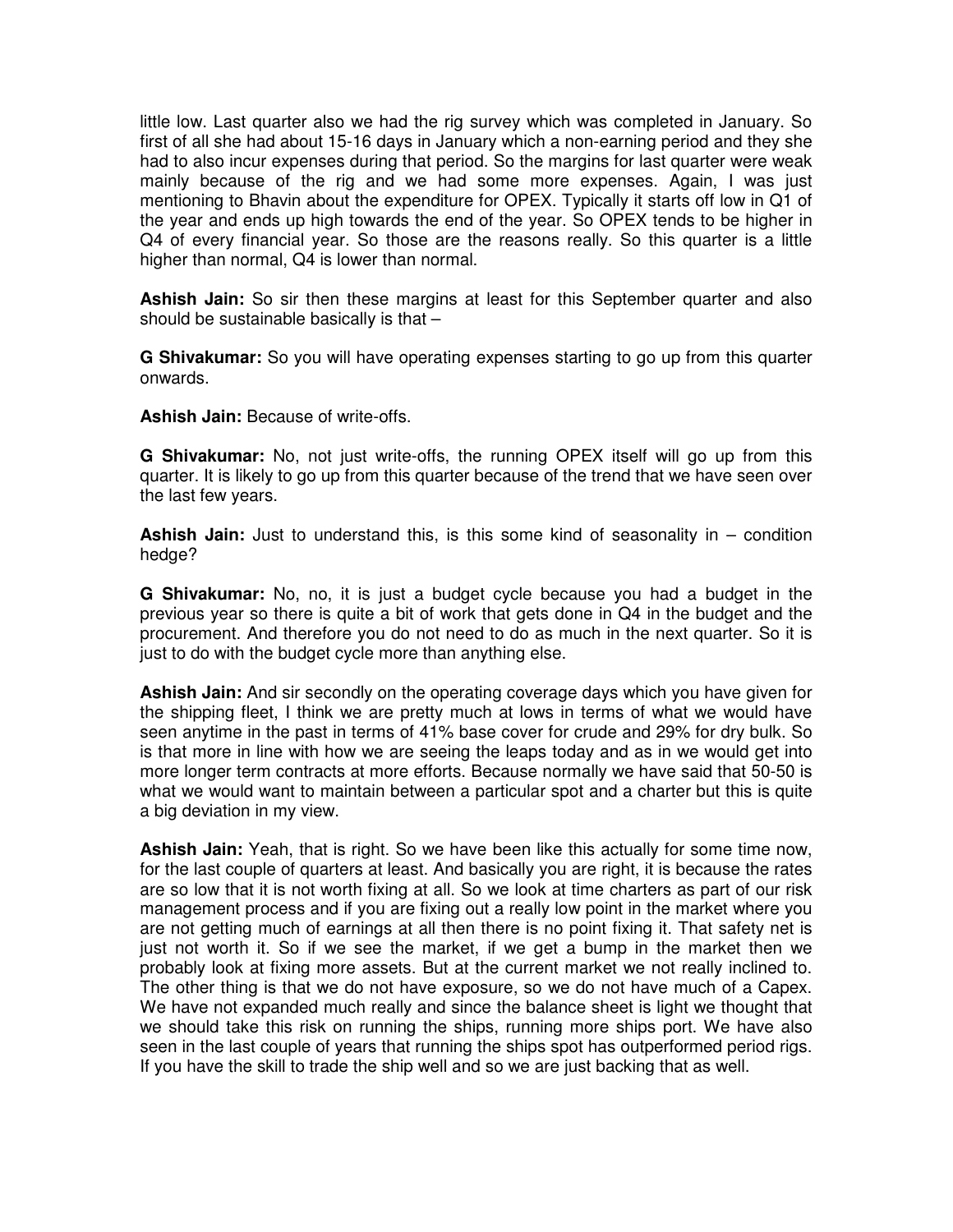**Moderator:** We have our next question from Shri Somujit Banerjee from ICICI Securities, please go ahead.

**Somujit Banerjee:** Sir in this quarter we see a significant decline in the interest cost. Can you please explain that sir?

**G Shivakumar:** Yeah, this is vis-à-vis Q4 again I presume you are talking about. This is Q4, right?

**Somujit Banerjee:** Yeah, Q4 as well as last year also sir.

**G Shivakumar:** Okay, one is vis-à-vis Q4 is because we had some re-financings in Q4, so Q4 was naturally high. We did some re-financings in our offshore business and the way we treat the upfront cost is that we spread it over the life of the loan. This time we cut-short the life of the loan and repaid the loan in advance. So we took a hit of whatever was the remaining amortized upfront cost and we did the refinancing so that it was taken in Q4. Now coming to Q1 versus Q1 it is just a function of the repayments that we have done. In the last year or so net we would have paid about 120, so our debt itself would have gone down by about 12% to 14% in dollar terms and therefore the total interest cost has gone down to that extent.

**Somujit Banerjee:** Okay, so what is your current cost of debt?

**G Shivakumar:** Between the two companies I would put it about 4.5%.

**Somujit Banerjee:** Okay. And sir depreciation I assume that we are going to follow this rate given the change in company's act.

**G Shivakumar:** Which rate? What is it?

**Somujit Banerjee:** The depreciation amount has come down sir.

**G Shivakumar:** Yeah, that is right, so that is something which will continue over the next foreseeable future. This impact is not a one-time impact, 15.8 crores.

**Somujit Banerjee:** And sir secondly what I understand the own tonnage base, revenue base has come down on a YoY basis. So is that due to dry docking thing sir?

**G Shivakumar:** Yeah, there is the sale which happened in the month of May. So that impact would be there. So we had a few sales which have happened in the meantime. So it is a combination. Last year we did a couple of sales, a couple of purchases and then we did one sale in May this year as well and again 90 days is a very minor differential year.

**Somujit Banerjee:** And sir secondly just wanted to understand, subsequent to the quarter you are selling one VLGC and again we are taking delivery also of another VLGC. So what is the rationale sir just trying to understand that?

**G Shivakumar:** The rationale is that the transactions are done at two different points in time. The purchase we did in August-September last year it was a forward delivery so we took delivery of that vessel which contacted last year. In the meantime the market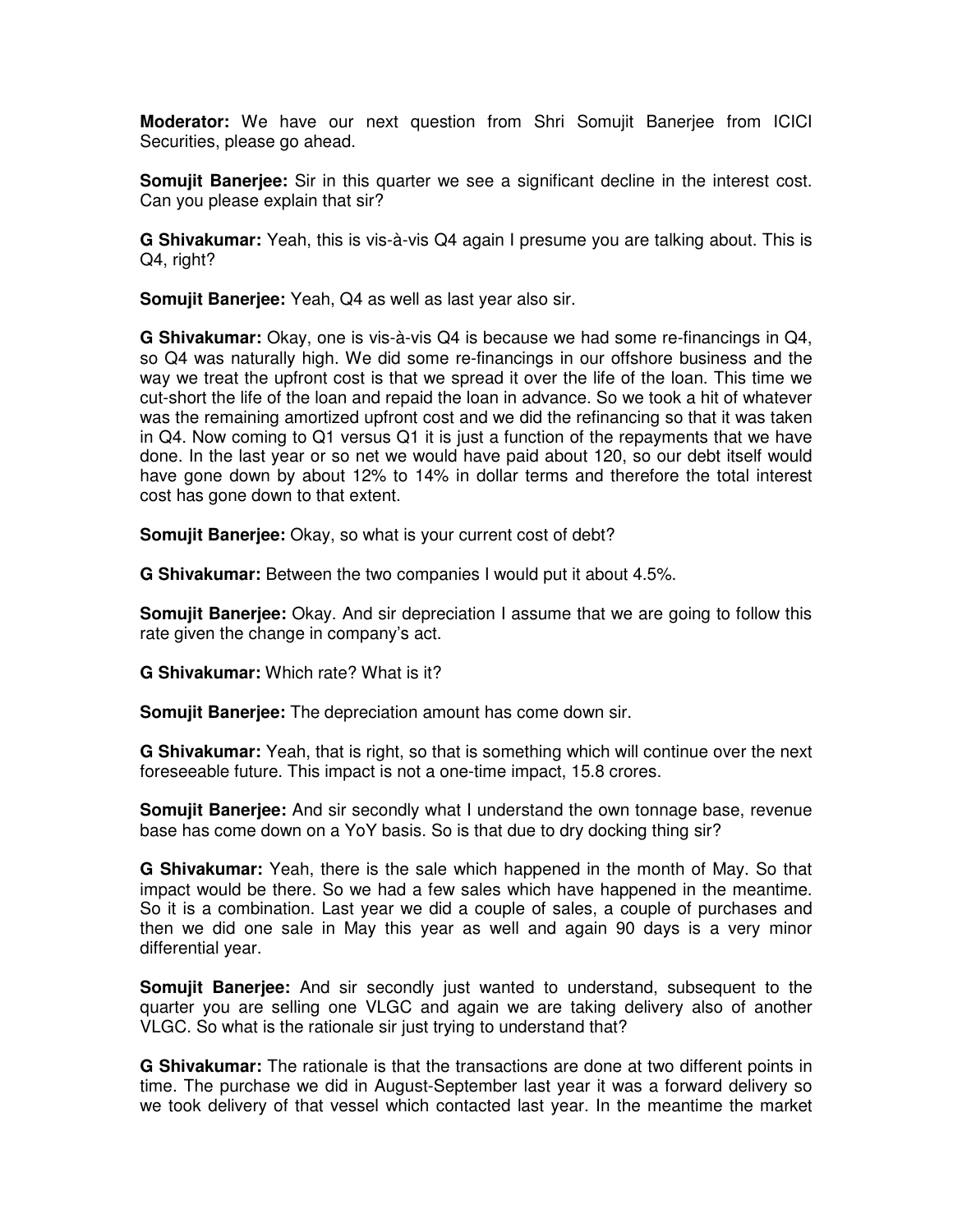has gone up so we had the opportunity to lock in a profit, so we have sold the other VLGC, which is slightly older. It is 4-years older than the one that we have. So since it is an older one we have decided to sell that one.

**Somujit Banerjee:** And sir finally with GAIL taking out some order regarding LNG ships and all, do we see GE shipping capturing such kind of a business?

**G Shivakumar:** We are not currently considering it. The conditions seem a little difficult to meet to we are not currently considering that they have some conditions about – as you have to bid three vessels. So that is going to be a little big for us and there is also a requirement for an Indian built vessel so we will have to look at all those things carefully. As it stands today it looks difficult.

**Moderator:** We have our next question from Mr. N K Kurup from Hindu Business Line, please go ahead sir.

**N K Kurup:** This is part of the just question he asked about the sale of this gas carrier, I wanted to know that the procedures being taken into account the current quarter?

**G Shivakumar:** No, this deal is going to be executed in the second half of this financial year. So it is been sold but it will be delivered in the second half.

**N K Kurup:** And is it possible to say what would be the sales proceed?

**G Shivakumar:** No, we do not give details of sales proceeds or profit on sales.

**N K Kurup:** So earlier you said the net debt if the company has benefited.

**G Shivakumar:** Oh certainly we have benefited on that market because the prices have gone up since we bought that ship.

**N K Kurup:** And one more question about what is the overall outlook for the tanker market in the coming quarter?

**G Shivakumar:** Coming quarter is a tough one. July we saw a little bit of a spike in the crude carrier markets, which seems to have subsided now. So this quarter seems not a bad one for crude carriers. Product tankers are more or less where they were, so there is not much excitement in product tankers. There seems to be a little more hope about the crude carrier market because of the very low deliveries for which we are seeing.

**Moderator:** We have a question from Ms. Jinit from B&K Securities, please go ahead.

**Jinit:** Last quarter you had mentioned that there are couple of OSVs that are coming up for repricing on the first half, so I just wanted to check if the repricing was done at similar rates to last year or was there any downward movement there?

**G Shivakumar:** Actually there are two which have got repriced so far and one of them was repriced lower and one was repriced higher, so no conclusions to be drawn from that one.

**Jinit:** And sir just a broad outlook on rates?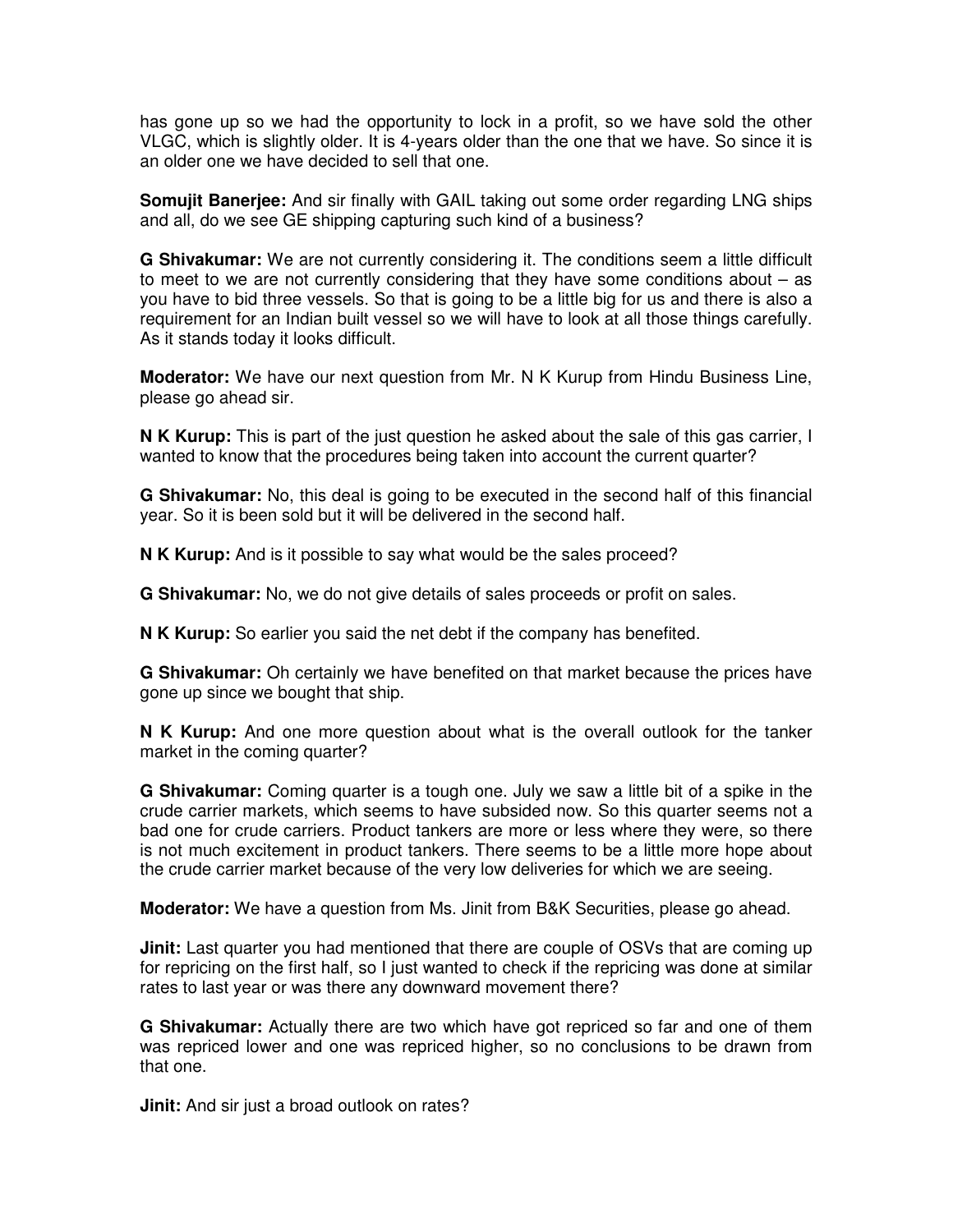**G Shivakumar:** The trend is slightly lower on this. The one which got repriced higher was for a specialized job. So that is where vessels are making good money. For plain vanilla supply jobs the rates are not high.

**Jinit:** We are expecting 6 more repricing for the balance of the year.

**G Shivakumar:** So we will have 5 more repricing in the balance of vessels and one of rig.

**Jinit:** And sir speaking of the rig, has it been contracted now?

**G Shivakumar:** No, it has not yet contracted. We have been into two tenders. One long term tender and one one-year tender, so we are awaiting the results. Hopefully we will have that sometime within the next few weeks.

**Jinit:** And sir just a broad outlook on the offshore supply vessel market, particular to ESE?

**G Shivakumar:** Okay, it is broad and this is going to be a very macro outlook which I will give you. Basically offshore E&P spending looks like it is going to grow by not more than 2%. There is one outlier research outfit which is calling it for it to grow by may be 6% to 8% but the consensus seems to be 2% to 3% growth in E&P spending growth.

**Jinit:** And this as compared to last year would be how much?

**G Shivakumar:** The last three years have been in excess of 10% including one year where I think we had 12% or 13%. So that is just reported in perspective. And again visà-vis that we have supply vessel growth which will be 5% to 6% at least. It will be about 5% to 6%, not more than that actually because anchor handlers are not growing much. So PSVs will grow close to 10% but supply vessels overall will probably grow 5%, little more than that. So generally the market looks slightly over-supplied. So we are expecting rates to hang around where they are currently or start trending a little lower but not much lower from here. Generally rates tend to be sticky around these levels. They do not go down too much unless the market is massively oversupplied.

**Moderator:** We have our next question from Dipen Shankar IDBI Capital, please go ahead.

**Dipen Shankar:** Just want to understand overall the demand scenario outlook for dry bulk considering the improving demand from China or so.

**G Shivakumar:** Yeah, that demand scenario for dry bulk is basically there are 2-3 things and good that we can discuss this. I know it has already gone up in a big way in the first half, 70 mn tons additional being imported. The second half we are likely to see much more Brazil cargoes and this is a seasonality thing. So we will see much more Brazilian cargoes coming in which results in much better ton mile than when you see an Australian cargo being lifted to China. So that is one positive that we will have. On a slightly more long term, the domestic iron ore in China as mentioned in the past is extremely lower quality and is not cost-efficient. Especially when you consider that the price of iron ore is somewhere around \$90 it is very difficult to justify using domestic iron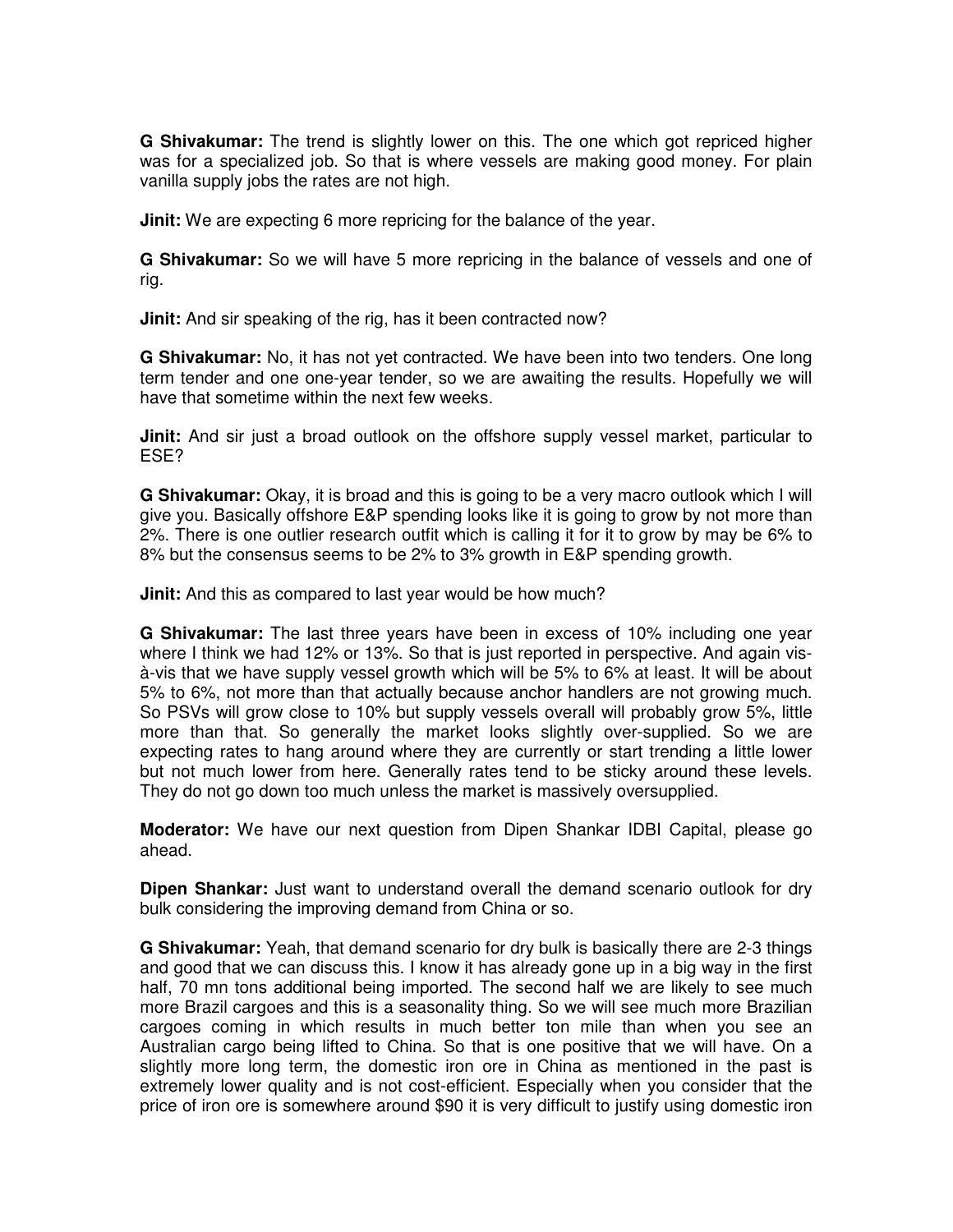ore with 20% FE quality when the prices are around \$90 per ton for international quality for 63% FE contain iron ore. So therefore we expect to see some replacement demand for international iron ore, and there is a lot of iron ore capacity coming on street in Australia, in Brazil and in Africa. And we think that if the ore is produced it will be consumed. It will be exported and it will go and the main consumer of this anyway on the margin is China. And therefore it will move and if it moves then its demand for dry bulk vessels. So that is on iron ore which is a major commodity. Coal, we think India might be a big driver. China seems to be having some issues with regard to pollution and they seem to be having a lot of hydropower this year. So we do not know how their thermal coal demand will pan out but India seems to be growing quite well in terms of coal import demand. So that is likely to keep coal demand at a reasonable level. The other commodity, major commodity is rain and we have had a disappointing first half of rain. The second half is likely to be better. The US harvest is likely to be good and that will again move to Asia and so we expect that to provide some demand push as well. So overall the demand seems to be okay. The problem is the supply and you have a lot of ships which are coming in. The growth still continues at an annualized rate of about 5% and scrapping has not yet picked up. Scrapping in the first six months has been not more than 6mn or 7 mn dead weight. So we need scrapping to happen before we can really have a pick up in race.

**Dipen Shankar:** So overall so we are expecting a demand growth in the range of 4% to 6% per se for a year?

**G Shivakumar:** That is correct.

**Dipen Shankar:** So we are expecting the rates to pick up from these levels.

**G Shivakumar:** Yeah, because the rates really are terrible so we expect that they should improve from here.

**Moderator:** We have our next question from Chirag Gandhi from Principal Mutual Fund, please go ahead sir.

**Chirag Gandhi:** Any new ordering that you would be looking to do from here on based on the view on the markets?

**G Shivakumar:** Again, its purely a function of the price and if we can get – we would like to get some new so-called eco-ships. We would like to get them but finally it is going to be a function of the price. We make a comparison every time between an existing buying and existing ship and doing fuel efficiency improvements on that. So we have done that on quite a few of our vessels. You can retrofit some of the stuff which gives you the fuel economy and we have done that quite successfully. So when we make a choice of whether to buy a new ship or an existing ship, we look at that and we look at all the numbers. And we are always doing a relative value on this.

**Chirag Gandhi:** But based on where asset prices are today you do not see any reordering?

**G Shivakumar:** No, not really. Okay, the asset prices are not bad actually. The problem that we have is that the order book has built up so much that it is causing some uncertainties. So this time last year the dry bulk order book was very decent. So we had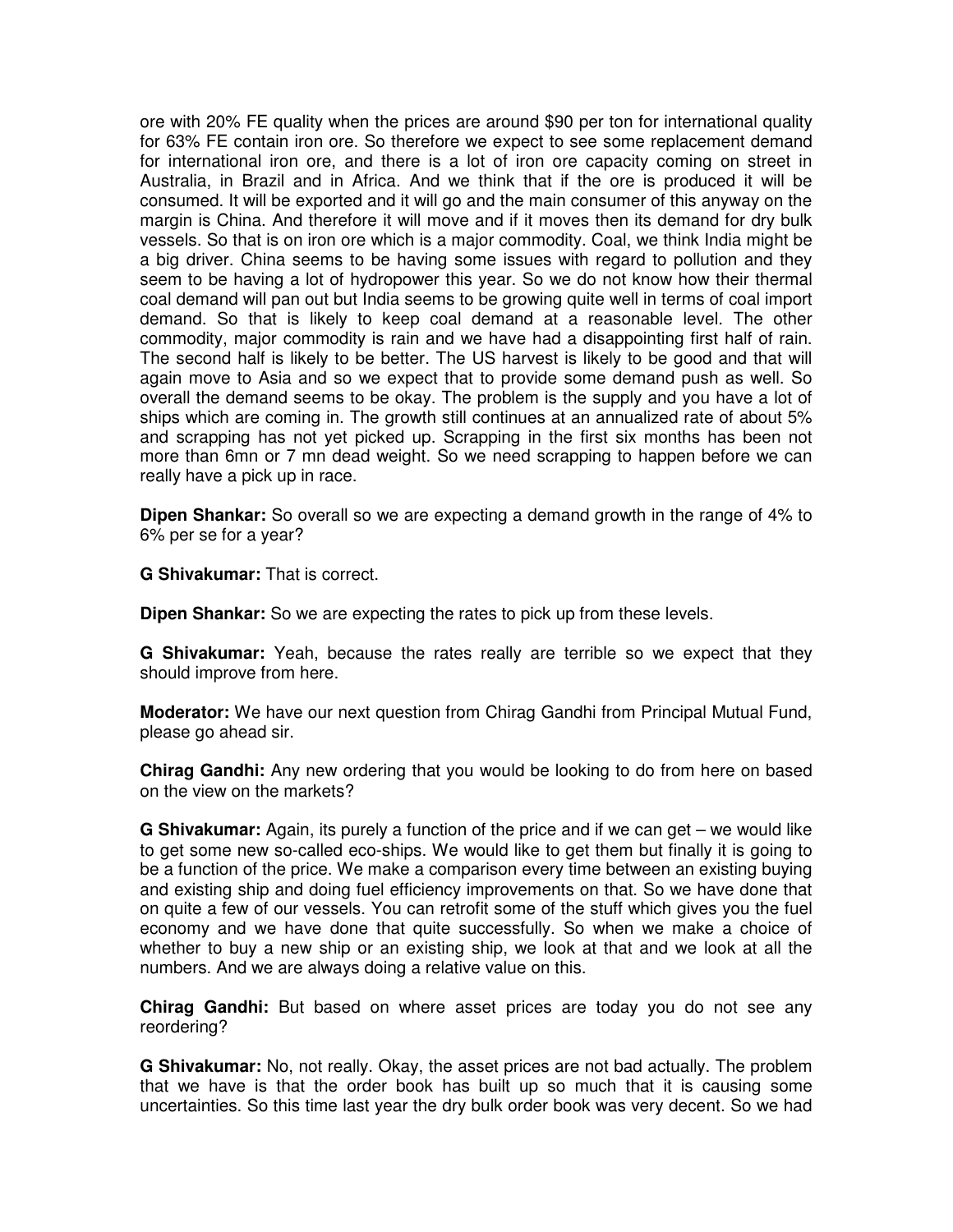not too much of a worry about the dry bulk order book. However after the market strengthened starting from July-August, people just went crazy and ordered. So in the last 12 months, so between July and June, about 80 mn dead weight have been ordered, or probably 90 mn dead weight of dry bulk ships have been ordered and which will put a lot of pressure in the next couple of years on the rates. So that is a constant worry that we have because you order a ship now, you get it in 2-3 years time and it comes into a market where everybody has ordered ships. So that is a little bit of a concern for us. So till this supply side gets sorted and I do not know what can sort out the supply side given that it is driven by liquidity, it is driven by people wanting to invest. So I do not see how we can deal with it.

**Chirag Gandhi:** Coming to the E&P spend that you are referring to, so within let us say the broad category shallow, deep water or something, anything looking good in that sense or it is across the board cut down in Capex?

**G Shivakumar:** It is actually good that you asked that question. We have had probably a sharper correction for deep water rigs than shallow water rigs so far. They probably attract the maximum capex. So that is where we have had some cuts and we have had a 25-30% drop in rates based on some fixtures. So there seems to be some pressure there. But logically it would seem that when they had to make cuts they would make cuts to the most expensive end of it. Also in shallow water remember that most of the drilling is production drilling. So your marginal cost of extraction is much lower than for a deep water. In deep water you are actually doing exploration in a lot of cases. So your uncertainty regarding the payoff from it is much higher. But when you are doing a production drilling with a jack-up rig on a platform then you know that there is a well there, there is a field there and you know that there is oil there and you just have to find an easy way to get it out. So the breakeven on that is much-much lower than for a new field.

**Chirag Gandhi:** And when you say the 25-30% drop in new fixtures, is it only on floaters and those deep water vessels or even ultrahigh spec jack-ups are seeing such corrections?

**G Shivakumar:** No, this is only for the floaters, for a new drill ship.

**Chirag Gandhi:** So as of now the high-specification jack-ups have just seen about 5- 10% correction.

**G Shivakumar:** The high-specification jack-ups yes, probably seen something like a 5- 10% correction. In the international markets may be not even that, yeah may be a 5-10% it is possible. It is tough to compare them but yes, I would go with a marginal correction.

**Chirag Gandhi:** And will it soon catch up or whether it is going to be a flattish kind of outlook?

**G Shivakumar:** I do not think. See the drill ships started off much more profitable than jack-ups so the starting point of say before this drop, drill ships were more profitable than jack-ups were on a pure capital invested to EBITDA basis. So it is probably a catch up already which has happened.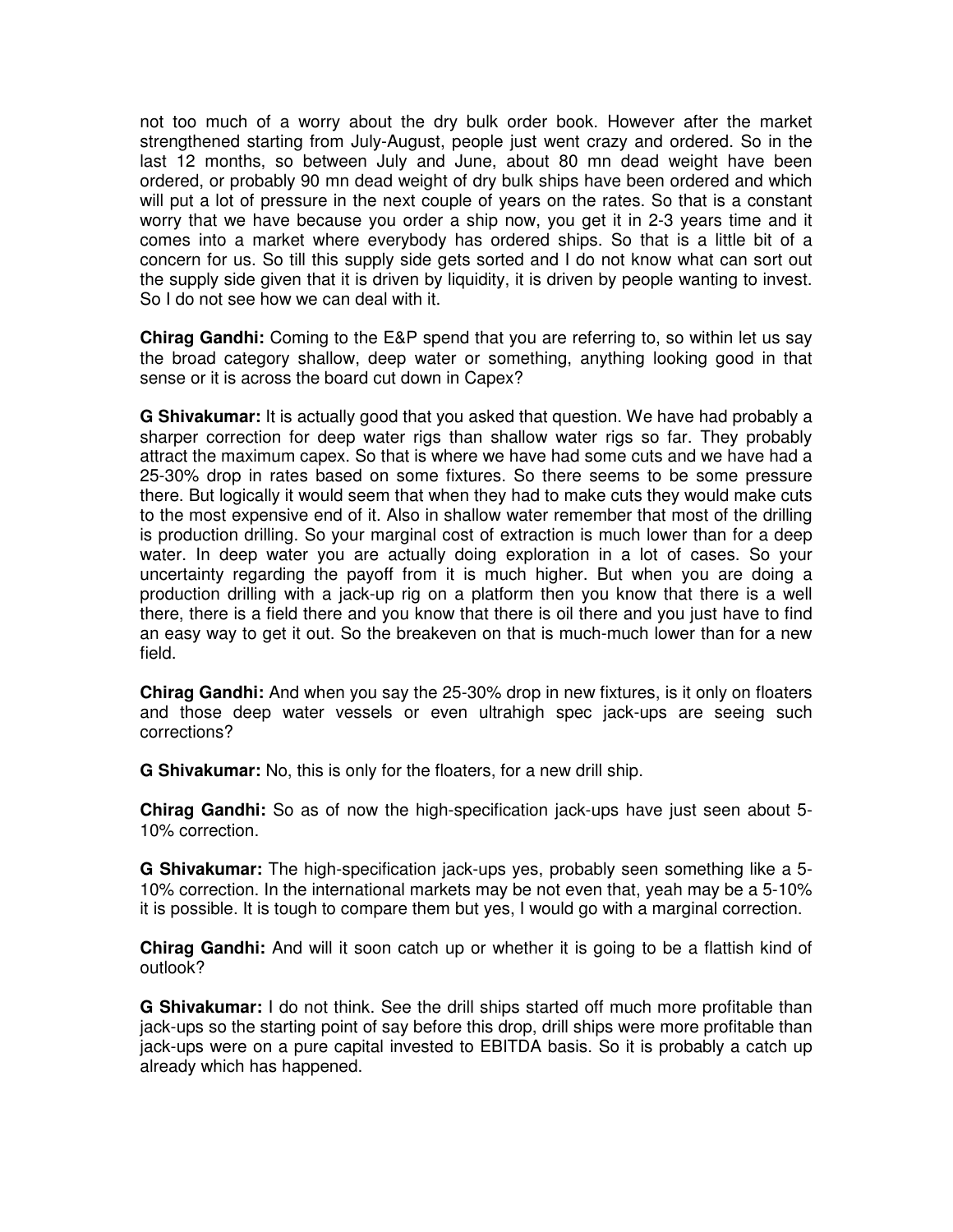**Chirag Gandhi:** And how does domestic market see? You are seeing some rates correction there as well, right on domestic offshore segment.

**G Shivakumar:** Domestic offshore it has not corrected too much. There is a lot of demand and there are tenders coming out and tenders are going by without getting the number of vessels that are required probably because we are not able to find the market clearing rate or people are not able to get the clearing rate for other customer. So there is a shortage of assets here and we keep having roll-overs of requirements. This has happened in rigs from a year ago. This is happening in vessels all the time. So that is a requirement and I think if the market settles at a correct hearing rate we will have the vessels to meet that requirement. So rates are pretty low. They are not dropping further. So they are pretty low. They are still profitable but not as much as they should be.

**Chirag Gandhi:** Just interestingly it is an open option thing, so let us say if you have an asset line there, tenders are going without vessels. As in why do not somebody just bid it up and see if ONGC accepts it then go through in that sense.

**G Shivakumar:** Yeah, I think people are sort of guided by the history when it has not happened that full international market clearing rate is paid. So that is where people do not really bid with great enthusiasm. You are absolutely right that they should just bid because you have nothing to lose but basically people say that I will just go and market it as it is.

**Moderator:** We have a question from Mr. Ashish Jain from Morgan Stanley, please go ahead sir.

**Ashish Jain:** Shiv, I just had one question on the supply side while the order book is so strong, are we seeing any challenges from the yard side on the deliveries which may lead to better rates than what we might be thinking today?

**G Shivakumar:** You mean where they are not able to deliver on time and you are referring to which specific shipping or offshore rigs?

**Ashish Jain:** Shipping side.

**G Shivakumar:** Not really. There will be, in fact our best case assumes that there will be at least 10% to 15% slippage, may be 20% slippage. So even with that you will have a 5% growth probably – 4% to 5% growth in the fleet and currently it is running at 2.5% for the first half so you are running at 5% run-rate for the year. So may be when you get closer to it, see a lot of people have ordered ships on speculation, a lot of people have done it with raising money from the public or private equity markets but you could well find some weaker players having difficulty taking delivery because they are not able to get the financial closure. But even if that happens, somebody will take delivery of those ships and we have seen that happening including for VLCCs where the yard themselves or the buyer defaulted and the yard put them out for sale, nobody bought them because the market was looking so bad about two years ago and the yard themselves ran the ship and they gave it to somebody for commercial management and they ran the ship. So finally the bottom line is that ship is delivered and it competes. So we do not have much hope of that huge cancellations happening and therefore that is not something that we would bank on.